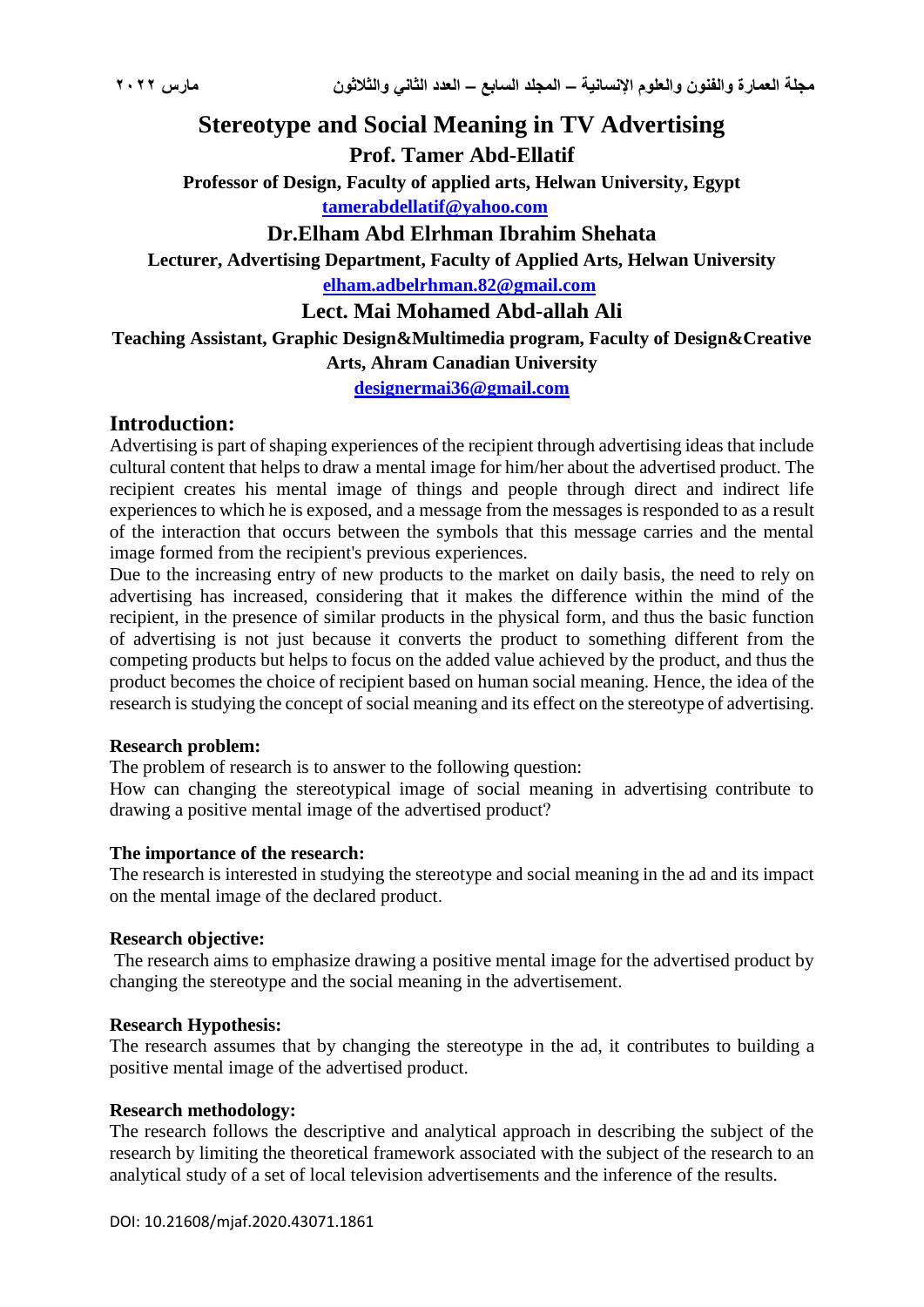# **Search limits:**

**Objective limits:** Analysis of advertising models of the concept of stereotype and social meaning in the construction of the ad message in the television ad.

**Temporal Boundaries:** Analysis of a range of local TV commercials from 2016 to 2020.

### **Search terms:**

**Stereotype :**A set of links that link a target group to a series of descriptive properties.

**It is referred to as the stereotype in the research:** it is the stereotype of advertising of different products and services, which has become a stereotype of advertising messages for these products without distinguishing one product from another.

**Social Meaning:** A social is a word that refers to the world around us and to people's interactions and coexistence with each other.

**Mental image:** A process of "knowledge", with cultural origins based on the direct and indirect "perception" of the characteristics and attributes of a subject (individual, group, or community), the formation of emotional attitudes towards it (positive, negative) and the resulting visible or mystical behavioral orientations within a particular community.

**It means the mental image in the research:** it is the idea formed by the mind of the recipient on the subject of the advertisement, and gets the formation of the image through the experience of the recipient and its exposure to the ad message either directly through his five senses or indirectly via the media communication.

# **Theoretical framework for the research:**

# **First: the concept of stereotype**

# **1- Stereotype**

The term "Stereotype" is a big part of our daily conversation.

The origin of the stereotype is based on two Greek words, where the word "stereos" means "solid", and the word "types" means "models", a copy or image to be emulated, the stereotype is defined as a set of links that link a target group to a series of descriptive characteristics.

#### 2- **Social Stereotype**

Social stereotype is a way of recognizing phenomena and behaviors that are often repeated and formed in the process of personal development where stereotypes are determined by the degree of socialization of the individual, the collective impact, traditions, as well as their own experience where they are unanimously proven by members of society with the direction of a subject.

#### **3- Gender Stereotype**

Defined as an exaggerated generalization of the qualities, natures and differences of a particular group based on their social type, these stereotypes create prejudices for traits associated with a particular gender, when in fact they are qualities that can exist in all human beings of different social types.

# **4- The theory of meaning in advertising**

The theory of meaning in advertising design is an advertising strategy based on drawing a mental image of the recipient through language (adding a new meaning to the brand) to convince the recipient not only to make the purchase decision but also to establish a recurring pattern (the behavior of the recipient) through mental contacts to guide the thinking and decision to buy from the point of view of the recipient of a particular product.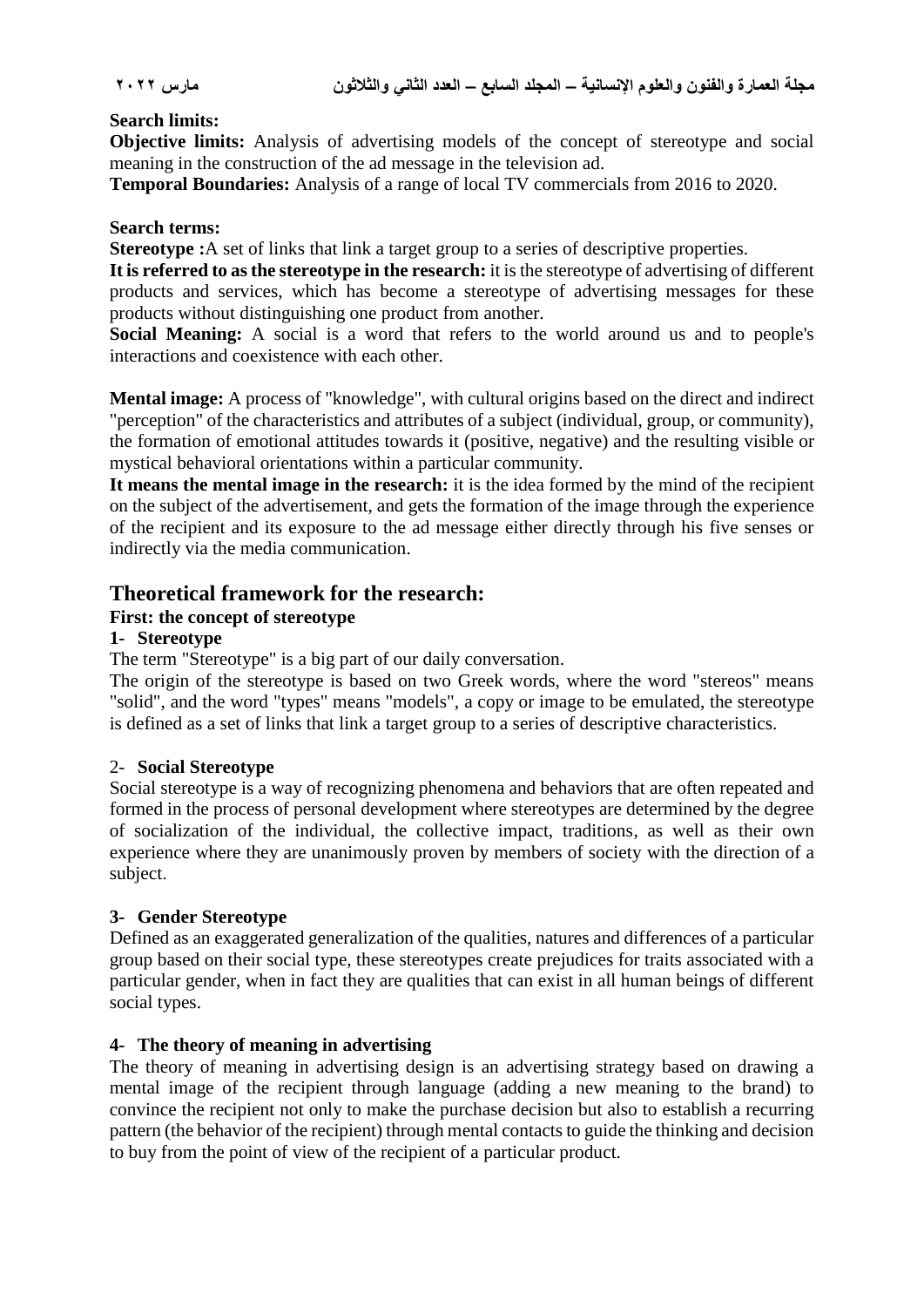

**Chart (1) word-meaning realationship**

# **Second: Social meaning in advertising**

# **1. The concept of social meaning**

A social word refers to the world around us and to people's interactions and coexistence with each other. When the recipient is exposed to the ad he thinks about the characters presented by him and comes close to them and merges with them to make an impression on them as the characters presented in the declarations, where they affect the recipients, the media of advertising inform us about the cultures and social issues that a few of the public can touch directly, so we rely on the image provided by the ad as a guide to build our social reality.

# **2- Production of social meaning in advertising**

While the public and clear objective of advertising communications is to promote products (goods and services), they have evolved significantly in the postmodern era, and have become a means of social influence with symbolic meanings that deal with roles and social relationships within society.

### **3- Social meaning and building the advertising message:**

Advertising messages include three types of symbols that contribute to the meaning of recipients, and these symbols are cultural symbols, social symbols, and language symbols.



**Ad messages and icons Chart (2)**

#### **4- The recipient and the creation of meanings expressing social identity**

The meanings that advertising messages try to focus on are influenced by the social, cultural and historical backgrounds of recipients, there is not one dominant meaning, but multiple meanings according to what everyone understands.

Advertisers make it easier for recipients to understand the meaning of advertising messages by changing the stereotype of social meaning in advertising, supporting the image of the products and drawing a positive mental image of the advertised product, and the class discrimination in advertising negatively affects the brand such as the Madinty Compound.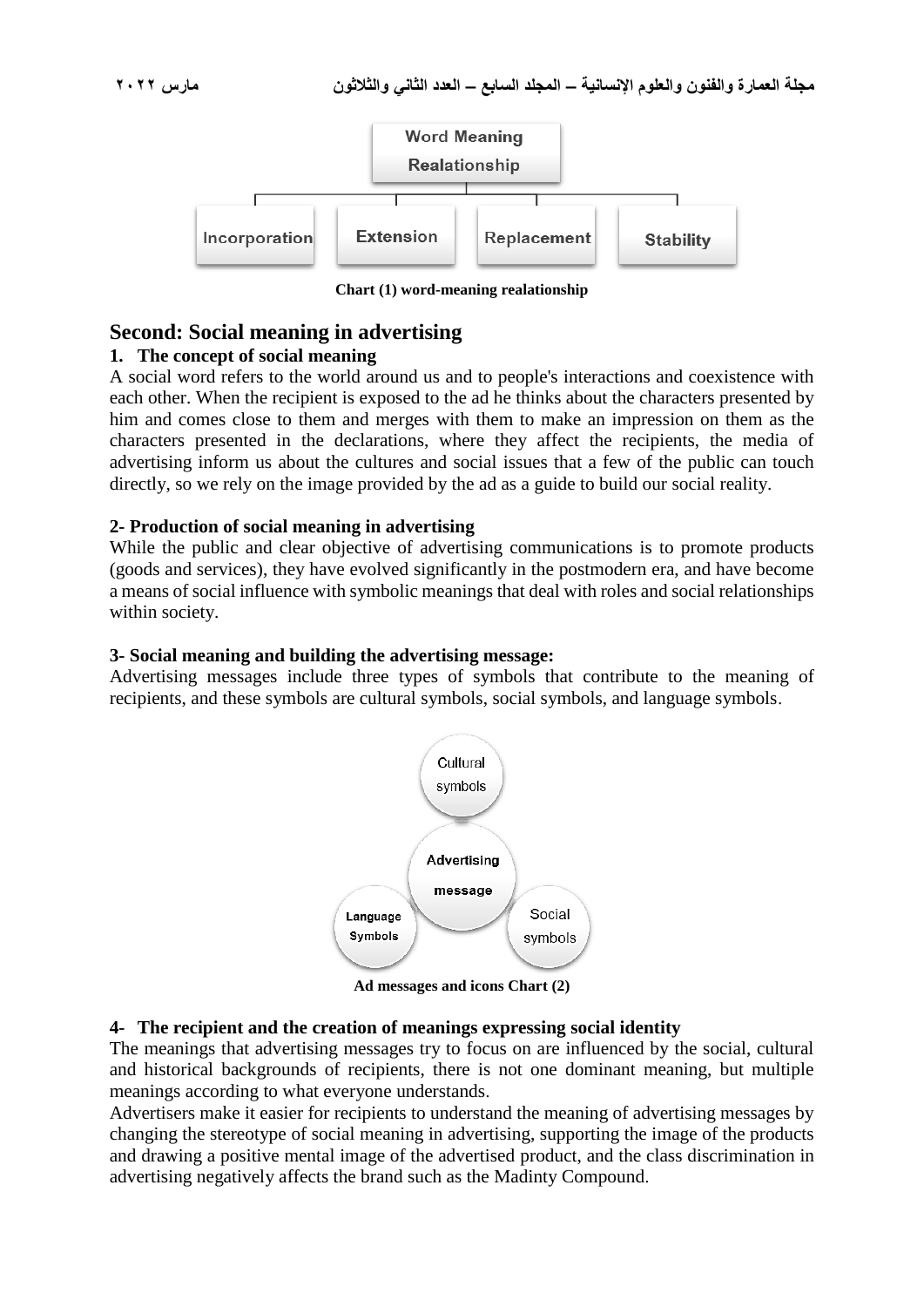# **5- Social meaning and its application in advertising**

When linking trademarks to a meaningful social sense and executed in a recipient-related manner, this is what distinguishes the brand from any other brand and may create a positive mental image of the advertised product.

# **6- Social Proof and its use in advertising:**

The Social Proof is a marketing concept that indicates the excellence of the product or service that is promoted and is worth buying, because there are former customers who trusted the product or service and purchased it.

Several tools can be used to enhance the power of social directory, such as displaying the opinions of experts (doctors in toothpaste advertising, industry leaders, celebrities, athletes, and football players), regular users of the product and friends.



**Tools to enhance the power of social evidence Chart (3)**

# **Third: An analytical study of advertising models Introduction**

After presenting the previous theoretical framework for the subject of the research, a collection of advertisements was compiled showing the concept of social meaning and the stereotype in the design of the ad message to solve it and to identify a set of results through which the recommendations of the research can be developed.



**Figure (10) Sprite Egypt**  $\gamma \cdot \gamma$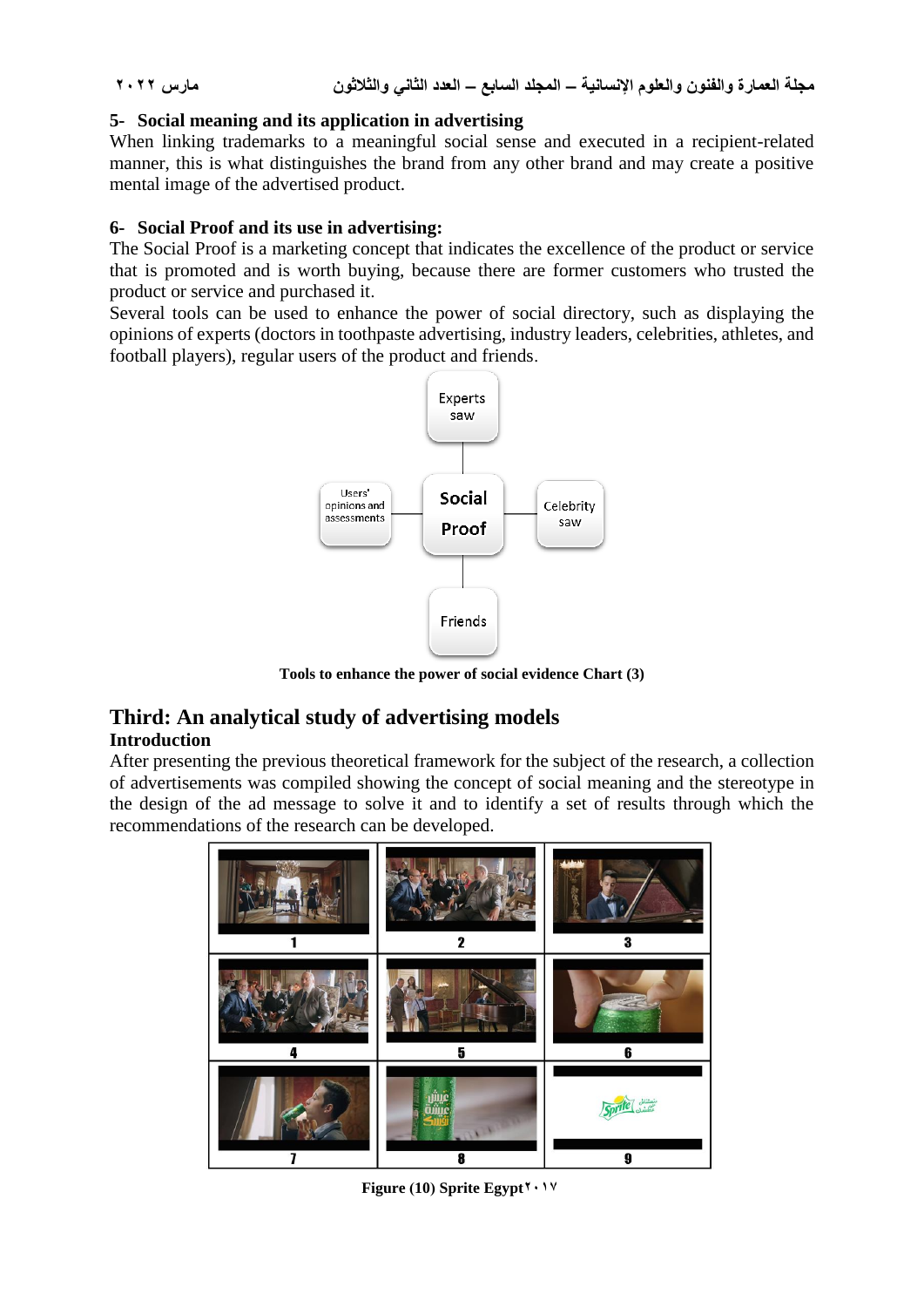| 1- Type of<br>Advertising           | Tv AD                                                                                                                                                                                                                                                                                                                                                                                                                                                                                                                                                                                                                                                                                                                                                      |
|-------------------------------------|------------------------------------------------------------------------------------------------------------------------------------------------------------------------------------------------------------------------------------------------------------------------------------------------------------------------------------------------------------------------------------------------------------------------------------------------------------------------------------------------------------------------------------------------------------------------------------------------------------------------------------------------------------------------------------------------------------------------------------------------------------|
| 2- Product                          | Sprite Egypt                                                                                                                                                                                                                                                                                                                                                                                                                                                                                                                                                                                                                                                                                                                                               |
| 3- Agency                           | FP7/CAI                                                                                                                                                                                                                                                                                                                                                                                                                                                                                                                                                                                                                                                                                                                                                    |
| 4- Creative Director                | Rami El Kerdani                                                                                                                                                                                                                                                                                                                                                                                                                                                                                                                                                                                                                                                                                                                                            |
| 5- The idea of the<br>advertisement | The basis of the campaign idea is how to change the<br>old negative proverbs with a positive one. The ideal<br>that others are holding you back. (is this new?)<br>The campaign contains three videos, each focused<br>different traditional<br>changing<br>Egyptian<br>on<br>proverbs.<br>The announcement begins with a party where there<br>are elderly people, young people and children and<br>one of the ladies starts asking a young man to play<br>music and when he starts playing the elderly get<br>upset with the music and one of the children dances<br>on it and admires it and then the slogan of the ad "is<br>this new?"" and shows the package of the product<br>and it shows "Live yourself"" and the example that<br>disrupts others. |
| 6- The target group                 | The campaign focuses on targeting young people.                                                                                                                                                                                                                                                                                                                                                                                                                                                                                                                                                                                                                                                                                                            |
| 7- The purpose of<br>Adthe          | Advertising<br>break<br>traditional<br>roles,<br>aims<br>to<br>stereotypes<br>cultural<br>and<br>perceptions<br>by<br>reimagining the famous traditional Egyptian<br>proverbs and transforming them into more positive<br>and modern meanings.                                                                                                                                                                                                                                                                                                                                                                                                                                                                                                             |
| 8- The stereotype in<br>the ad      | In the ad, the stereotype was broken because each<br>generation is different from the other to enhance<br>young people's confidence in themselves.                                                                                                                                                                                                                                                                                                                                                                                                                                                                                                                                                                                                         |
| 9- Social meaning in<br>the Ad      | The Ad works to create and convey the sufferings<br>by relying on linguistic and visual symbols that<br>carry cultural and social meanings, where the<br>product has been linked to social values and<br>meanings, and each culture has its likes and wise<br>words that make up the minds of people, the saying<br>circulating in society "is this new? " The social<br>meaning of the declaration is the idea of accepting<br>different generations and not being disturbed by the<br>openness to new positive challenges, so the old<br>proverbs have been changed to suit the new thought<br>and be more positive.                                                                                                                                     |
| 10- Criticism of the<br>ad          | The advertiser facilitated the awareness of the<br>recipients of advertising messages by changing the<br>stereotype of social meaning in the ad, supporting<br>the image of the products and drawing a positive<br>mental image of the advertised product.                                                                                                                                                                                                                                                                                                                                                                                                                                                                                                 |